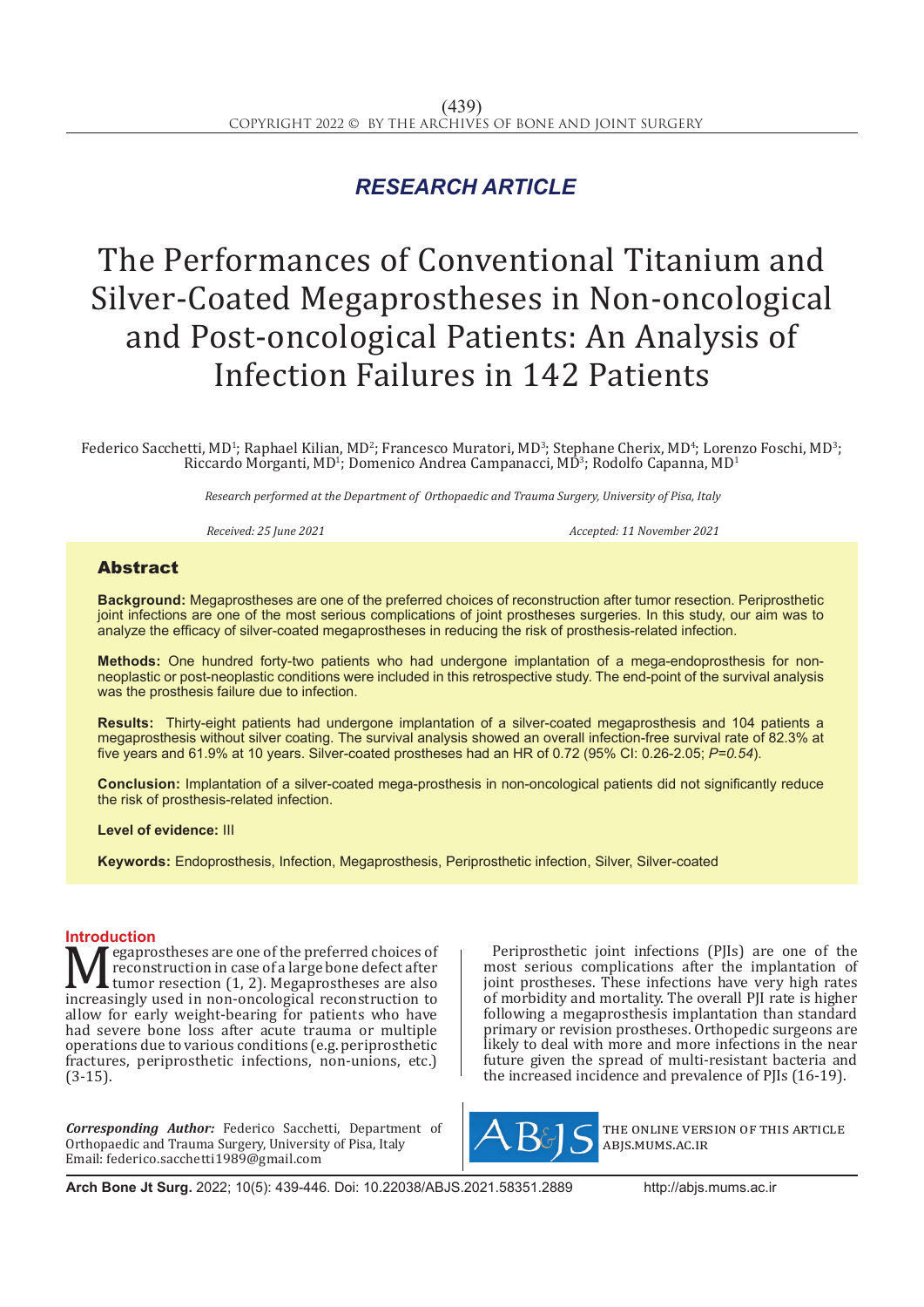Despite the continuous improvements in the workflow of surgical interventions, the availability of newer antiseptic tools, and the up-to-date knowledge about management of patients and operating theaters, the infection rates after implantation of megaprostheses remain high (20-22).

Since the prosthesis itself constitutes a major risk for the development of chronic infections due to the bacterial colonization on the implant surfaces (biofilm creation), the industry and researchers focused on the development of antimicrobial prosthesis surfaces (23, 24).

Silver has always been considered a promising material since its particles have a high antimicrobial activity coupled with low human toxicity. Many manufacturers have developed prostheses with a silver coating, inducted by different techniques. In vitro studies showed very encouraging results that have been confirmed by different retrospective studies on mega-endoprostheses used on oncological patients (25-31). In non-oncological populations, there are pieces of evidences that suggest that silver coating could be a safe and effective technique to reduce the infection rates after implantation of tumor prostheses (32-37). We conducted a retrospective study about a series of 142 modular mega-endoprostheses (38 with silver coating, 104 without silver coating) of the lower limb in non-oncological and in post-oncological patients and analyzed the efficacy of silver-coated megaprostheses in reducing the risk of prosthesisrelated infection.

#### **Materials and Methods**

An analysis of the database of the patients who had undergone mega-endoprosthesis implantation between January 2001 and December 2017 in the Department of Orthopaedic Surgery and Traumatology of Pisa, the Department of Orthopaedic Oncology and Reconstructions of Florence, and the Department of Orthopaedic and Traumatology of Lausanne CHUV was performed. Inclusion criteria of the study were: implantation of a lower limb modular megaendoprosthesis for non-neoplastic or post-neoplastic conditions (considering the latter as those surgically treated after the failure of a previous oncological surgery or irradiation therapies). Exclusion criteria were the diagnosis of active neoplastic disease at the time of index procedure. One hundred forty-two patients who fulfilled the inclusion criteria were included in the study.

The end-point of the survival analysis was the prosthesis failure due to infection as defined in the Henderson Classification System of mega-endoprosthesis failures (infection: complication Type IV).

We reviewed data from the departments' follow-up medical records. Infections were usually diagnosed using the 2013 MusculoSkeletal Infection Society (MSIS) criteria. Two positive periprosthetic cultures from the same pathogen or a sinus tract communicating with the joint were used as the major criteria, while elevated serum C-reactive protein level and erythrocyte sedimentation rate, elevated synovial fluid white blood cell (WBC) count, and elevated synovial fluid polymorphonuclear SILVERCOATED MEGAPROSTHESIS ROLE IN REDUCING RISK OF INFECTION FAILURES

neutrophil percentage were considered as the minor criteria.

Patients who did not have a satisfactory follow-up report were interviewed by telephone.

#### *Statistical analysis*

The categorical data were expressed as frequency and percentage.

#### *Survival analysis*

Failure-Free Survival (FFS) was defined as the end-point and the survival time as the time from the prosthesis implantation to failure.

Survival curves were calculated using the Kaplan-Meier method. Seven risk factors were assessed in the survival analysis (gender, age, previous infection, implanted bone segment, previous radiation therapy, prosthesis type, and the number of previous interventions) including each factor in a univariate Cox regression model. The results of the Cox regression were expressed using hazard ratios (HRs) with their related 95% confidence interval (95% CI) and p value. Differences were considered significant at the *P<0.05* level. All analyses, descriptive and inferential, were performed using the SPSS v.25 software.

#### **Results**

One hundred forty-two (88 females [62%], 54 males [38%]) patients were included in the study with a mean age of 61 years (SD: 21.9) at the time of index operation. The mean follow-up period was 55 months (range: 24 to 216 months). In all 142 cases, a MEGASYSTEM-C® prosthesis (Waldemar Link GmbH & Co. KG, Hamburg, Germany) was used. Thirty-eight patients (27%) underwent implantation of a silvercoated megaprosthesis (Por-Ag®; LINK, Germany) and 104 patients (73%) underwent implantation of a megaprosthesis without silver coating.

Within the group that received a silver-coated megaprosthesis, 12 patients were treated with a proximal femur prosthesis, 18 with distal femur replacement, four with a total femur prosthesis, three with knee arthrodesis, and one with a proximal tibia prosthesis. In the group that received a titanium prosthesis, 41 patients underwent a proximal femur reconstruction, 42 had a replacement of the distal femur, 12 of the proximal tibia, and four of the entire femur; while five patients

underwent an arthrodesis.<br>Forty-one patients (29%) Forty-one patients (29%) were implanted megaprostheses after acute trauma or trauma sequelae coupled with severe bone loss, 34 patients (24%) after failures of total hip replacements, 27 (19%) after total knee replacement failures, and 40 patients (28%) after complications of oncologic surgeries (e.g. failures of massive allografts or fractures on previously irradiated bones).

Overall, 39 patients (27%) were previously operated in an oncological setting (but had been considered tumor-free at the time of index procedure), while in 39 patients (27%) a previous surgical site infection had been detected. In patients who already experienced an infection 27 received a silver-coated prosthesis (i.e.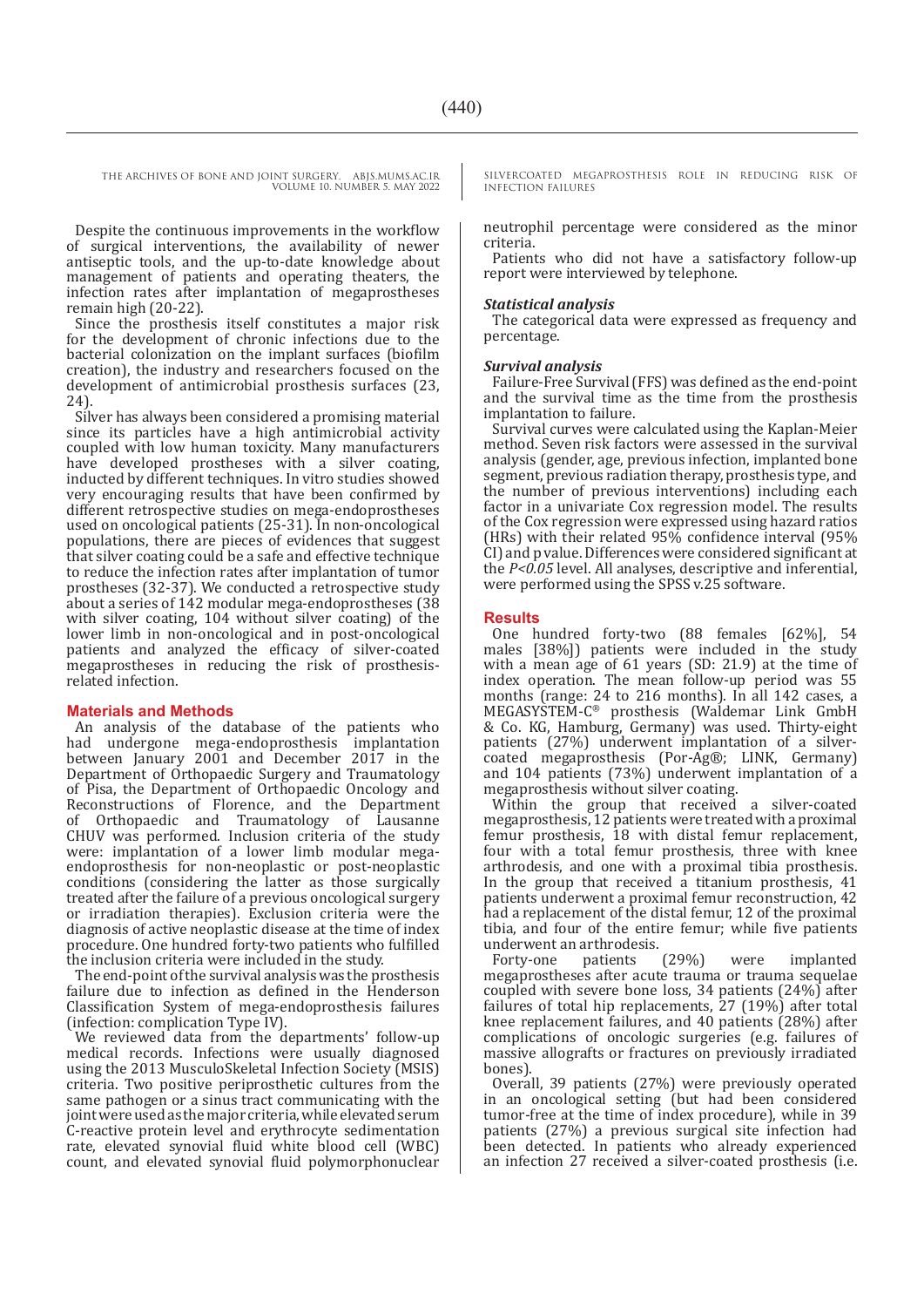| Table 1. Population Characteristics, percentages (intragroup) in<br><b>brackets</b> |           |                      |  |
|-------------------------------------------------------------------------------------|-----------|----------------------|--|
|                                                                                     | Titanium  | <b>Silver Coated</b> |  |
| <b>Number</b>                                                                       | 103 (73)  | 37(27)               |  |
| <b>Previously Infected</b>                                                          | 12(11,6)  | 27(73)               |  |
| <b>Previous Radiotherapy</b>                                                        | 14 (13,6) | 7(18,9)              |  |
| <b>Previous Chemotherapy</b>                                                        | 6(5,8)    | 1(2,7)               |  |
| Previous Surgery (more than 2)                                                      | 6(5,8)    | 2(5,4)               |  |
| Location (proximal femur)                                                           | 44 (42,7) | 12 (33,4)            |  |

71% of all the silver-coated prosthesis implanted), while 12 did not. Twenty-one patients had received external beam radiation therapy and seven chemotherapy. Eight patients had undergone implantation of megaprostheses after two previous surgical failures [Table 1]. The overall rate of infection failure was 20.4% (29 out of 142 cases); the rate of infection failure in the titanium prosthesis group was 19.2% (20 out of 104 cases), while the same rate in the silver-coated prosthesis group was 23.7% (9 out of 38 cases). Survival analysis showed an overall infection-free survival rate of 82.3% at five years and 61.9% at 10 years.

The Cox regression model about infection-free survival analysis showed an HR of 0.7 (95% CI: 0.2-1.3; *P=0.183*) regarding the presence of a previous infection. The male gender had an HR of 1.1 (95% CI: 0.4-2.9; *P=0.763*); age less than 50 years had an HR of 0.8 (95% CI: 0.3-2.8;

SILVERCOATED MEGAPROSTHESIS ROLE IN REDUCING RISK OF INFECTION FAILURES

| Table 2. Univariate Failure Free Survival analysis of the risk<br>factors |                    |         |  |
|---------------------------------------------------------------------------|--------------------|---------|--|
| <b>Factor</b>                                                             | <b>HR (95% CI)</b> | P value |  |
| Gender                                                                    |                    |         |  |
| $(0)$ Male; $(1)$ Female                                                  | $1.1(0.4-2.9)$     | 0.763   |  |
| Age                                                                       |                    |         |  |
| $(0)$ <50 y; $(1)$ >50 y                                                  | $0.8(0.3-2.8)$     | 0.725   |  |
| Previous Infection                                                        |                    |         |  |
| $(0)$ no; $(1)$ yes                                                       | $0.7(0.2-1.3)$     | 0.183   |  |
| Segment                                                                   |                    |         |  |
| $(0)$ PR; $(1)$ Others                                                    | $1.5(0.6-3.9)$     | 0.409   |  |
| Previous RT                                                               |                    |         |  |
| $(0)$ yes; $(1)$ no                                                       | $1.6(0.4-7.1)$     | 0.513   |  |
| Prostheses                                                                |                    |         |  |
| $(0)$ Ag; $(1)$ Ti                                                        | $0.5(0.2-1.2)$     | 0.130   |  |
| Previous Failures                                                         |                    |         |  |
| $(0)$ 1; $(1)$ 2                                                          | 19,8 (7,8-50)      | 0.001   |  |

Legend. HR: Hazard Ratio; 95%CI: 95% Confidence Interval; PR: proximal femur; Others: proximal tibia+distal femur and total femur; RT: radiation therapy.

*P=0.725*); the implantation of the modular prosthesis on the proximal femur versus total and distal femur or proximal tibia had an HR of 1.5 (95% CI: 0.6-3.9; *P=0.409*);



**Figure 1. Survival curve for infection (silver-coated prosthesis vs non-coated prosthesis).**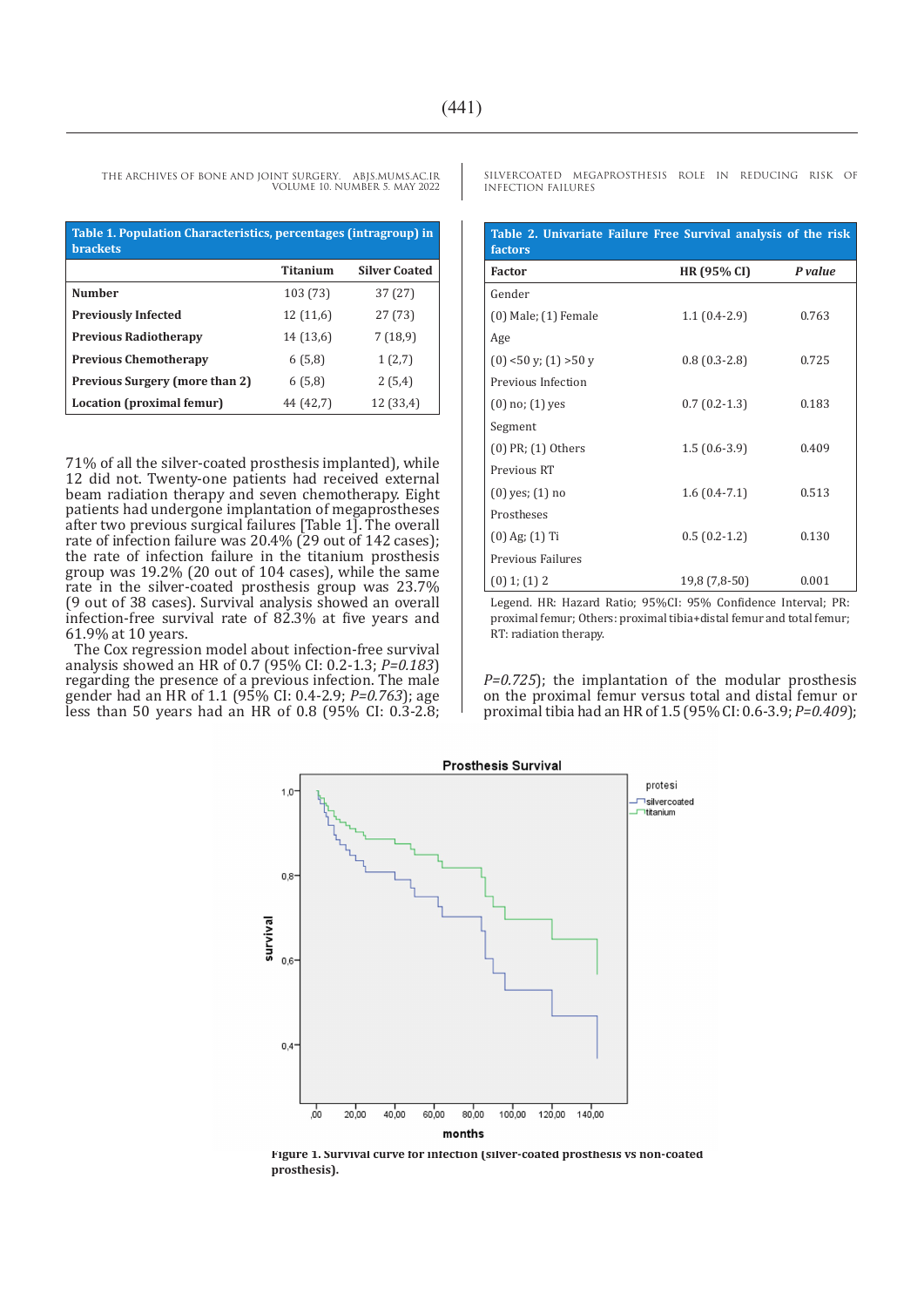SILVERCOATED MEGAPROSTHESIS ROLE IN REDUCING RISK OF INFECTION FAILURES



**Figure 2. Survival curve for infection (more than two previous surgeries vs. less than two previous surgeries).**

previous irradiation therapy had an HR of 1.6 (95% CI: 0.4-7.1; *P=0.513*); previous chemotherapy regimen had an HR of 1.1 (95% CI: 0.12-9.03; *P=0.94*); silver-coated implants had an HR of 0.72 (95% CI: 0.26-2.05; *P=0.54*); and the presence of more than two previous interventions had an HR of 19.8 (95% CI: 7.9-50; *P<0.001*) [Table 2] [Figures 1; 2]. A post-hoc power analysis was conducted on the Cox regression model about the prosthesis groups (silver-coated vs titanium) and a statistical power of 0.55 was obtained.

#### **Discussion**

Periprosthetic joint infections represent a major challenge for an orthopedic surgeon. In facts, PJIs show up as one of the worst postoperative complications after joint replacement in terms of morbidity and mortality. Infections after the implantation of megaprostheses are much more common than after the implantation of a primary standard total knee or hip prosthesis. Our study aimed to assess the infection-free survival of patients after implantation of a megaprosthesis for non-oncological and post-oncological conditions, and in particular to assess the efficacy of Por-Ag® technology in reducing the infection risk. Our results show a relatively low rate of type IV failures with an overall implant survival of 82.3% at five years and 61.9% at 10 years and an overall infection rate of 20.4%. The overall infection rate after implantation of a proximal tibia megaprosthesis was 18.2%, after distal femur replacement 23.9%,

after proximal femur replacement 18.2%, and after implantation of a total femur prosthesis 14.3%.

The analysis was focused on the reduction or increase of the prosthesis-related failure risk, considering the prosthesis type (silver-coated vs not silver-coated), presence of a previous infection on the surgical site, previous irradiation therapy on the surgical site (proximal femur, other sites), number of previous interventions, age, and gender. In the literature, various studies have assessed the incidence of infections after implantation of a megaprosthesis. These studies show extreme variability in terms of infection rate and infection-free survival. Usually these studies consisted of retrospective series or reviews of retrospective series and two different populations were usually included separately, i.e. patients who received a megaprosthesis due to oncological conditions vs those who received them due to non-oncological conditions. Non-oncological patients do not receive chemotherapy or radiation therapy with their toxic effects. On the other hand, they usually are elderly, have serious bone stock or local vascularization impairments, or had undergone several prior operations on the involved site. As for the oncological patients, two reviews have reported opposite results. In the review by Haijie et al. (21), the infection failure rate (Type IV failures) reached a mean of 5% to 15% in the 6,000 patients included in the analyzed studies (8.5% distal femur, 16.8% proximal femur); whereas in the review of 2,174 patients by Henderson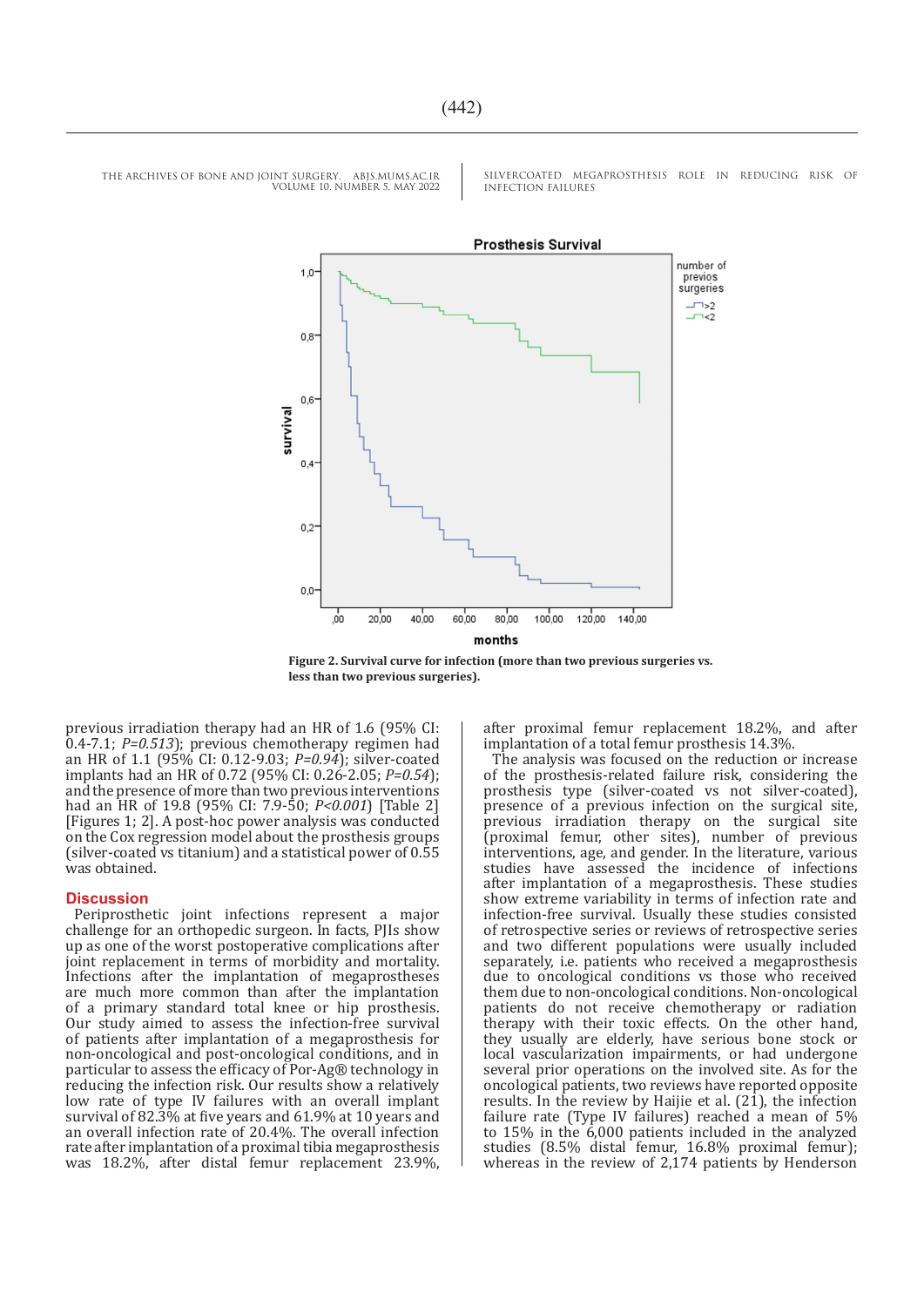et al. (22)although failure rates are high. Because the number of these procedures is limited, failure of these devices has not been studied or classified adequately. This investigation is a multicenter review of the use of segmental endoprostheses with a focus on the modes, frequency, and timing of failure. Methods: Retrospective reviews of the operative databases of five institutions identified 2174 skeletally mature patients who received a large endoprosthesis for tumor resection. Patients who had failure of the endoprosthesis were identified, and the etiology and timing of failure were noted. Similar failures were tabulated and classified on the basis of the risk of amputation and urgency of treatment. Statistical analysis was performed to identify dependent relationships among mode of failure, anatomic location, and failure timing. A literature review was performed, and similar analyses were done for these data. Results: Five hundred and thirty-four failures were identified. Five modes of failure were identified and classified: softtissue failures (Type 1, Type IV failures were detected in 7.8% to  $26.\overline{8\%}$  of the analyzed populations (5.4%-20.4% proximal femur, 19.7%-47.8% distal femur). In non-oncological populations, a similar variability can be found. In the review by Windhager et al. (15)especially in patients with multiple revisions, remain challenging mainly due to bone quality and loss of bone stock. Megaprostheses, although providing immediate stability and weight bearing, are rarely used in this indication. The aim of the study was to provide a description of the surgical technique and evaluate the outcome of this technique with respectable published data. Materials and methods: Systematic literature review revealed seven studies dealing with treating PPF after TKA using megaprostheses. Including the results of 11 cases treated in our institution between January 2008 and December 2014, 144 megaprostheses have been evaluated in the current literature with indication of PPF after TKA. Mean age at operation ranged from 68.4 to 81 years and mean follow-up from 6 to 58.6 months. Results: Revision rates after implantation of megaprostheses in PPFs ranged from 0 % (two studies with a mean follow-up of 6 and 33 months, respectively, studies on the distal femur and proximal tibia megaprosthesis were analyzed and Type IV failures were detected in 20% to 28% of the patients on average, while the review by Korim et al. (10) which included patients who underwent implantation of a proximal tibia or distal femur megaprosthesis showed a mean of 15% of infection failures. A recent review on total femur replacement in non-oncological patients showed a 44% failure rate due to infections (13). The current study on non-oncological patients (or post-oncological) is aiming at understanding the infection failures in an understudied subgroup of patients, with a relatively high number of patients. Silver-coated megaprostheses have been tested in several clinical studies, both in oncological and in non-oncological conditions. Hardes et al. (28) analyzed the outcomes of 51 patients in oncological conditions after implantation of silver-coated or noncoated megaprostheses. In the silver-coated group, the infection rate was very low compared to the control group (6.9% vs 17%), however, this difference was

SILVERCOATED MEGAPROSTHESIS ROLE IN REDUCING RISK OF INFECTION FAILURES

not statistically significant. Donati et al. (27) studied retrospectively 68 patients who had undergone proximal femur replacement for oncological conditions, and found that in the subgroup of silver-coated prostheses (38 patients) the infection rate was 7.9%, while it was 16.7% in the control group. Again, the difference was not statistically significant. In a retrospective series of 100 oncological patients, Schmolders et al. (30)so-called skeletal-related events, it is highly important to achieve pain relief and a stable joint situation to re-mobilize the patients immediately following surgery. To bridge the often large osseous defect zones after tumor resection, both cemented and uncemented modular endoprosthetic systems are widely used. Patients undergoing tumorrelated endoprosthetic orthopedic surgery are facing high risk for developing a periprosthetic joint infection (PJI demonstrated an overall infection rate of 10% after implantation of silver-coated prostheses (all anatomical locations confounded). In a retrospective case series of 34 non-oncological patients, Zajonz et al. (37) showed an infection rate of 40% for silver-coated prostheses compared to 57% reinfection rate after implantation of a non-silver coated megaprosthesis. In a retrospective series on 170 patients affected by severe bone loss not related to oncological conditions, Wafa et al. (36) showed an 11% rate of reinfection in the silver-coated group and 22.4% in the control group. The latter was the only study in which the reduction of infection rate after implantation of a silver-coated megaprosthesis resulted to be statistically significant: in this study 85 silvercoated prostheses were included. Sambri et al. (32)68 patients were retrospectively evaluated. Median age was 30 years (range 14–83 reported similar results about the efficacy of silver-coated megaprostheses, but without reaching statistical significance. A systematic review by Fiore et al. (33) highlighted a significant efficacy of silvercoated implants in preventing infections compared to non-coated prostheses.

In our study, nine out of 38 patients (24%) in the silvercoated subgroup and 20 out of 104 (19%) in the control group had a type IV failure. In the silver-coated subgroup of patients, 27 out of 38 (71%) had a previous infection on the involved site, while in the control group 12 out of 104 (12%) had already been infected. The Kaplan-Meier survival analysis showed an HR of type IV failure with a silver-coated modular prosthesis of 0.5 (95% CI: 0.2-1.2). Our results do not confirm the power of silvercoated prostheses to reduce the infection risk in a nononcological population. Nevertheless, as the statistical power in post-hoc analysis is only 0.55, it is feasible that a difference between the two groups is not being detected even though it may exist. The excellent results of silver coating in the pre-clinical studies prove the antibacterial efficacy of the silver ions. The *in vivo* and peculiar chemical environment around the prosthesis may alter the silver ion activity and also reduce or reset the silver ion release. The Por-Ag® technology was designed to reach a constant silver ion release in a concentration that could lead to killing bacteria without having side effects. In our series, no cases of clinical argyria or silverrelated side effects were detected. The end of silver ion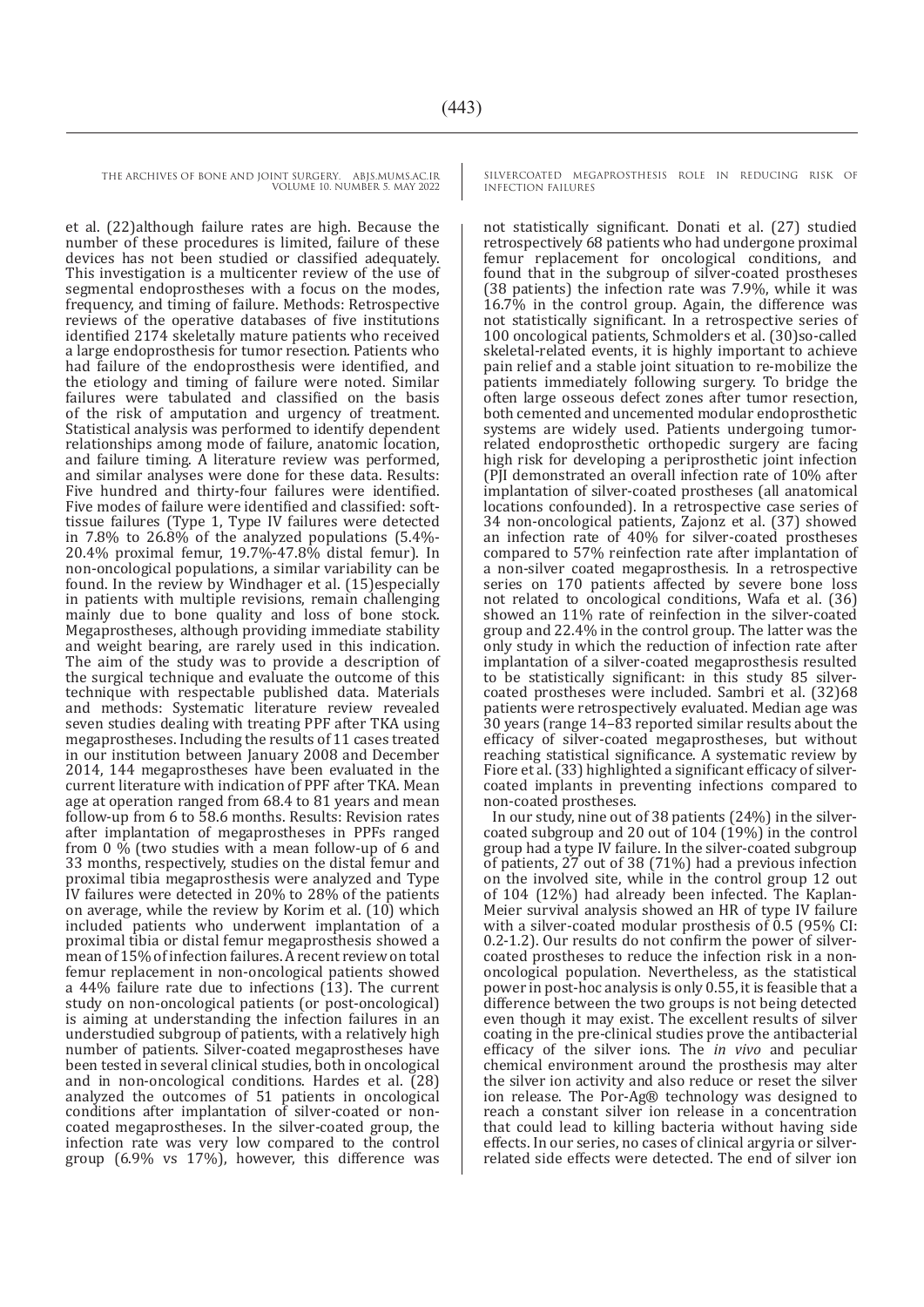release in effective concentration over time could explain our results since, in the first 10 months, silver-coated prostheses seem to perform better than titanium ones. In our series, the number of previous surgical failures had a significant impact on future failures. Patients who had two previous failures compared to patients who had one had a 19-fold higher probability to have a subsequent infection failure (HR: 19; *P<0.001*).

Surprisingly, the surgical site (the proximal femur compared to the distal femur, proximal tibia, and the total femur), age over 50 years old, gender, and previous irradiation therapy on the involved site did not have a significant impact on HRs. These findings which are not in line with the literature, do not depend on the follow-up time (55 months) or the population size (142 patients) of the study.

This study had several limitations. Our study is a retrospective series without a randomization process; therefore, some important risk and confounding variables have not been considered such as diabetes, smoking, eventual drug abuse, or HIV infection. The low number of patients in the silver-coated subgroup (n=38) may have reduced the power to detect the differences between prosthesis types regarding infection rate. Furthermore, the majority of patients who received a silver-coated prosthesis have already had an infection failure (71% of them) while just 11% of patients who received a titanium prosthesis had already experienced an infection. This could represent a bias regarding the performance of silver-coated vs titanium prostheses.

Our survival analyses did not show a significant reduction in failures due to infection after implantation of a silver-coated megaprosthesis in non-oncological and post-oncological patients. Nevertheless, as the power in post-hoc analysis is only 0.55, we may had not been able to detect an existing difference. Investigations with larger samples are needed to confirm the authors findings. The site of implantation, age, sex, and previous irradiation therapy did not have a significant impact on the infection risk. The presence of more than two previous surgeries raised the relative risk to have an infection failure up to fifty times. Our results question the real efficacy of silver-coated 'megaprostheses' in non-oncological or SILVERCOATED MEGAPROSTHESIS ROLE IN REDUCING RISK OF INFECTION FAILURES

post-oncological patients. A prospective study with a randomization process and a long-term follow-up is needed to understand the real efficacy of Por-Ag® prostheses. More systematic reviews of the literature and meta-analyses are needed to reach a higher level of evidence on the role of silver coating in reducing the infection risk of mega-endoprostheses.

*Compliance with Ethical Standards:* This research was undertaken at CTO (Centro Traumatologico Ortopedico) in Florence, Orthopedic Oncology and Complex Reconstruction Unit.

*Conflict of Interest:* All authors declare that they have no conflict of interest related to the publication of this paper.

*Ethical approval:* All procedures performed in studies involving human participants were in accordance with the ethical standards of the institutional and/or national research committee and with the 1964 Helsinki Declaration and its later amendments or comparable ethical standards.

*Informed consent:* Informed consent was obtained from all participants included in the study.

Federico Sacchetti MD1 Raphael Kilian MD<sup>2</sup> Francesco Muratori MD3 Stephane Cherix MD4 Lorenzo Foschi MD3 Riccardo Morganti MD<sup>1</sup>

Domenico Andrea Campanacci MD<sup>3</sup>

Rodolfo Capanna MD<sup>1</sup>

1 Department of Orthopaedic and Trauma Surgery, University of Pisa, Italy

2 Department of Ophtalmology, Azienda Ospedaliera Universitaria Integrata, Verona, Italy

3 Department of Oncology and Surgery at Robotic Address of the Hospital Careggi University of Florence, Firenze FI, Italy

4 Department of Orthopaedic and Trauma Surgery, Centre Hospitalier Universitaire Vaudois, Lausanne, Switzerland

#### **References**

- 1. Malawer MM, Henshaw RM, Kellar-Graney K. Endoprosthetic Reconstruction. Operative Techniques in Orthopaedic Surgical Oncology. 2012:34-45.
- 2. Gkavardina A, Tsagozis P. The use of megaprostheses for reconstruction of large skeletal defects in the extremities: a critical review. Open Orthop J. 2014;8:384-9.
- 3. Al-Taki MM, Masri BA, Duncan CP, Garbuz DS. Quality of life following proximal femoral replacement using

a modular system in revision THA. Clin Orthop Relat Res. 2011; 469(2):470-5.

- 4. Alvand A, Grammatopoulos G, de Vos F, Scarborough M, Kendrick B, Price A, et al. Clinical Outcome of Massive Endoprostheses Used for Managing Periprosthetic Joint Infections of the Hip and Knee. J Arthroplasty. 2018;33(3):829-834.
- 5. Artiaco S, Boggio F, Colzani G, Titolo P, Zoccola K, Bianchi P, et al. Megaprostheses in the Revision of Infected Total Hip Arthroplasty. Clinical Series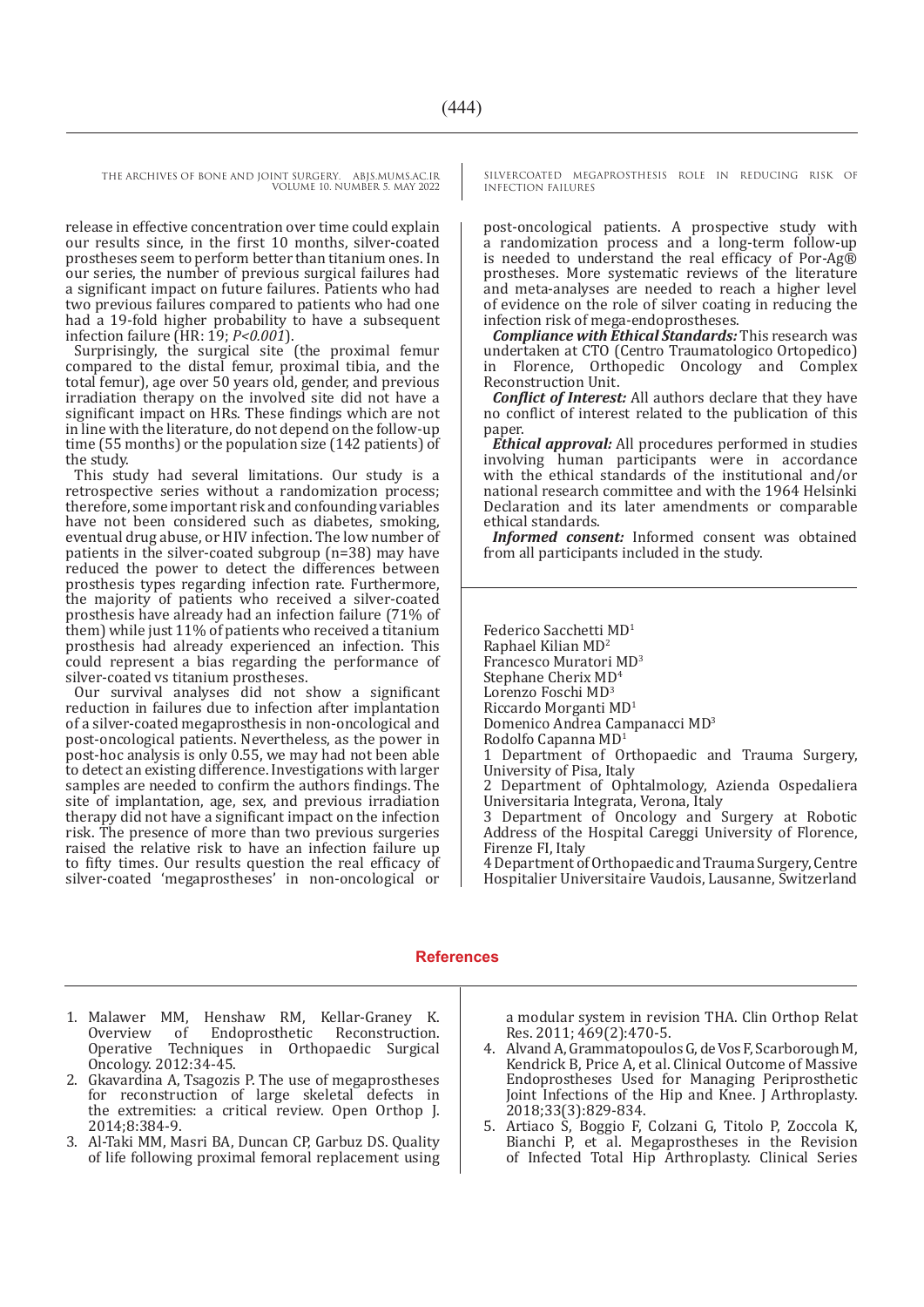THE ARCHIVES OF BONE AND JOINT SURGERY. ABJS.MUMS.AC.IR

VOLUME 10. NUMBER 5. MAY 2022

and Literature Review. Bull Hosp Jt Dis (2013). 2015;73(4):229-32.

- 6. De Gori M, Scoccianti G, Frenos F, Bettini L, Familiari F, Gasparini G, et al. Modular Endoprostheses for Nonneoplastic Conditions: Midterm Complications and Survival. Biomed Res Int. 2016;2016:2606521.
- 7. Bettin CC, Weinlein JC, Toy PC, Heck RK. Distal Femoral Replacement for Acute Distal Femoral Fractures in Elderly Patients. J Orthop Trauma. 2016;30(9):503-9.
- 8. Calori GM, Colombo M, Malagoli E, Mazzola S, Bucci M, Mazza E. Megaprosthesis in post-traumatic and periprosthetic large bone defects: Issues to consider. Injury. 2014;45 Suppl 6:S105-10.
- 9. Evans S, Laugharne E, Kotecha A, Hadley L, Ramasamy A, Jeys L. Megaprostheses in the management of trauma of the knee. J Orthop. 2015;13(4):467-471.
- 10.Korim MT, Esler CN, Reddy VR, Ashford RU. A systematic review of endoprosthetic replacement for non-tumour indications around the knee joint. Knee. 2013;20(6):367-75.
- 11.Korim MT, Esler CN, Ashford RU. Systematic review of proximal femoral arthroplasty for non-neoplastic conditions. J Arthroplasty. 2014;29(11):2117-21.
- 12.Schoenfeld AJ, Leeson MC, Vrabec GA, Scaglione J, Stonestreet MJ. Outcomes of modular proximal femoral replacement in the treatment of complex proximal femoral fractures: a case series. Int J Surg. 2008;6(2):140-6.
- 13.Toepfer A, Harrasser N, Petzschner I, Pohlig F, Lenze U, Gerdesmeyer L, et al. Short- to long-term follow-up of total femoral replacement in non-oncologic patients. BMC Musculoskelet Disord. 2016;17(1):498.
- 14.Vasso M, Beaufils P, Cerciello S, Schiavone Panni A. Bone loss following knee arthroplasty: potential treatment options. Arch Orthop Trauma Surg. 2014;134(4):543-53.
- 15.Windhager R, Schreiner M, Staats K, Apprich S. Megaprostheses in the treatment of periprosthetic fractures of the knee joint: indication, technique, results and review of literature. Int Orthop. 2016;40(5):935-43.
- 16.De Gori M, Gasparini G, Capanna R. Risk Factors for Perimegaprosthetic Infections After Tumor Resection. Orthopedics. 2017;40(1):e11-e16.
- 17.George DA, Gant V, Haddad FS. The management of periprosthetic infections in the future: a review of new forms of treatment. Bone Joint J. 2015;97- B(9):1162-9.<br>18.0smon DR.
- 18.Osmon DR. Microbiology and Antimicrobial Challenges of Prosthetic Joint Infection. J Am Acad Orthop Surg. 2017; 25 Suppl 1:S17-S19.
- 19.Tande AJ, Patel R. Prosthetic joint infection. Clin Microbiol Rev. 2014;27(2):302-45.
- 20.Tande AJ, Gomez-Urena EO, Berbari EF, Osmon DR. Management of Prosthetic Joint Infection. Infect Dis Clin North Am. 2017;31(2):237-252.
- 21.Haijie L, Dasen L, Tao J, Yi Y, Xiaodong T, Wei G. Implant Survival and Complication Profiles of Endoprostheses for Treating Tumor Around the Knee in Adults: A Systematic Review of the Literature Over the Past 30 Years. J Arthroplasty. 2018;33(4):1275-1287.e3.

SILVERCOATED MEGAPROSTHESIS ROLE IN REDUCING RISK OF INFECTION FAILURES

- 22.Henderson ER, Groundland JS, Pala E, Dennis JA, Wooten R, Cheong D, et al. Failure mode classification for tumor endoprostheses: retrospective review of five institutions and a literature review. J Bone Joint Surg Am. 2011;93(5):418-29.
- 23.Alt V. Antimicrobial coated implants in trauma and orthopaedics-A clinical review and risk-benefit analysis. Injury. 2017;48(3):599-607.
- 24.Gallo J, Holinka M, Moucha CS. Antibacterial surface treatment for orthopaedic implants. Int J Mol Sci. 2014;15(8):13849-80.
- 25.Spanish. Ezquerra AA, Bona AP. Uso de recubrimientos protésicos de plata en cirugía tumoral: influencia en la tasa de infección. Revista de la Facultad de Ciencias Médicas de Córdoba. 2017;74(3):239-242.
- 26.Cheng H, Li Y, Huo K, Gao B, Xiong W. Long-lasting in vivo and in vitro antibacterial ability of nanostructured titania coating incorporated with silver nanoparticles. J Biomed Mater Res A. 2014;102(10):3488-99.
- 27.Donati F, Di Giacomo G, D'Adamio S, Ziranu A, Careri S, Rosa M, et al. Silver-Coated Hip Megaprosthesis in Oncological Limb Savage Surgery. Biomed Res Int. 2016;2016:9079041.
- 28.Hardes J, Henrichs MP, Hauschild G, Nottrott M, Guder W, Streitbuerger A. Silver-Coated Megaprosthesis of the Proximal Tibia in Patients With Sarcoma. J Arthroplasty. 2017;32(7):2208-2213.
- 29.Schmidt-Braekling T, Streitbuerger A, Gosheger G, Boettner F, Nottrott M, Ahrens H, et al. Silver-coated megaprostheses: review of the literature. Eur J Orthop Surg Traumatol. 2017;27(4):483-489.
- 30.Schmolders J, Koob S, Schepers P, Pennekamp PH, Gravius S, Wirtz DC, et al. Lower limb reconstruction in tumor patients using modular silver-coated megaprostheses with regard to perimegaprosthetic joint infection: a case series, including 100 patients and review of the literature. Arch Orthop Trauma Surg. 2017;137(2):149-153.
- 31.Streitbuerger A, Henrichs MP, Hauschild G, Nottrott M, Guder W, Hardes J. Silver-coated megaprostheses in the proximal femur in patients with sarcoma. Eur J Orthop Surg Traumatol. 2019;29(1):79-85.
- 32.Sambri A, Zucchini R, Giannini C, Zamparini E, Viale P, Donati DM, et al. Silver-coated (PorAg®) endoprosthesis can be protective against reinfection in the treatment of tumor prostheses infection. Eur J Orthop Surg Traumatol. 2020;30(8):1345-1353.
- 33.Fiore M, Sambri A, Zucchini R, Giannini C, Donati DM, De Paolis M. Silver-coated megaprosthesis in prevention and treatment of peri-prosthetic infections: a systematic review and meta-analysis about efficacy and toxicity in primary and revision surgery. Eur J Orthop Surg Traumatol. 2021;31(2):201-220.
- 34.Parry MC, Laitinen MK, Albergo JI, Gaston CL, Stevenson JD, Grimer RJ, et al. Silver-coated (Agluna®) tumour prostheses can be a protective factor against infection in high risk failure patients. Eur J Surg Oncol. 2019;45(4):704-710.
- 35.Scoccianti G, Frenos F, Beltrami G, Campanacci DA, Capanna R. Levels of silver ions in body fluids and clinical results in silver-coated megaprostheses after